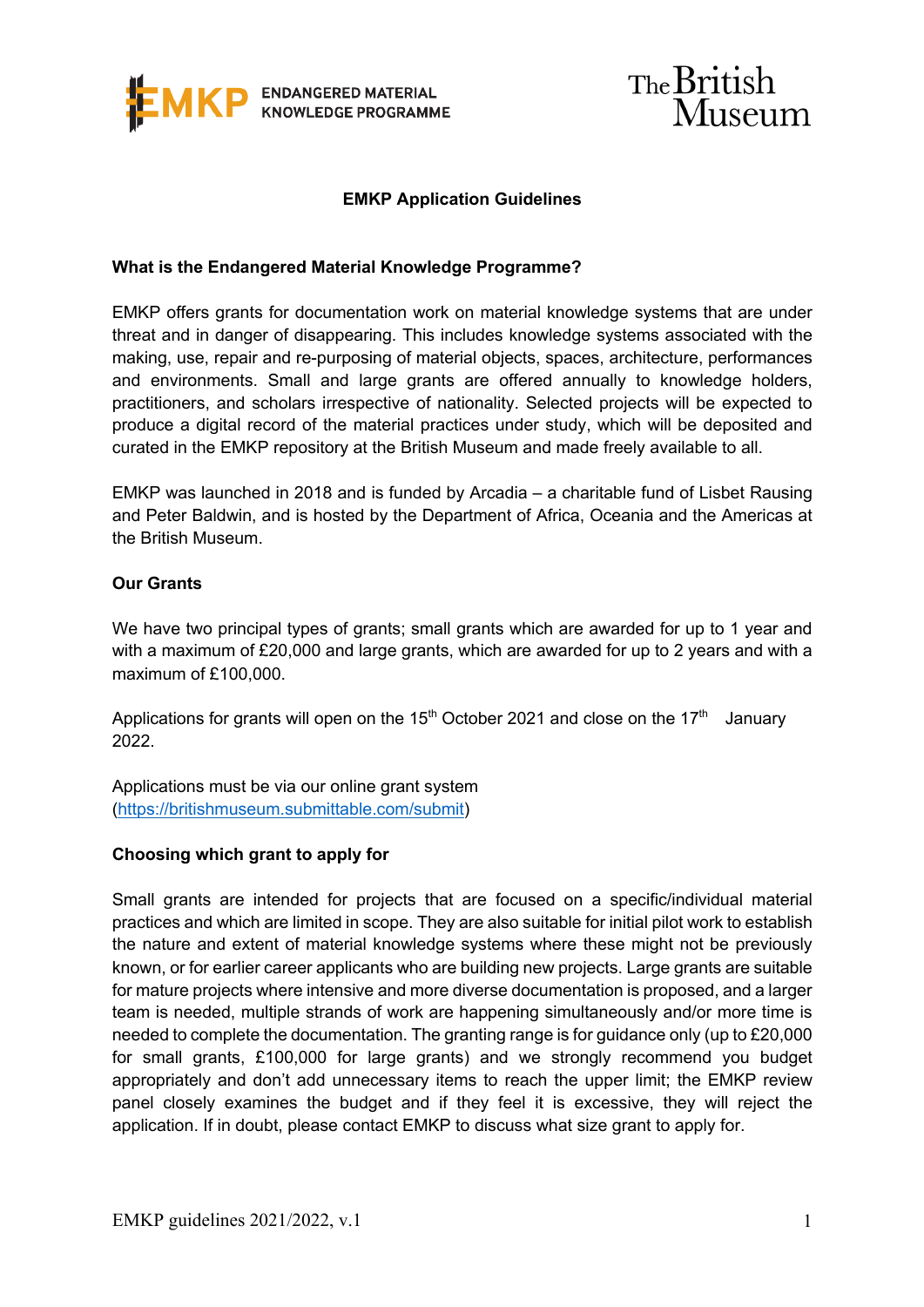



# **Resubmission**

Unsuccessful applicants from previous rounds are welcome to resubmit applications, particularly if you have been invited to by the review panel in earlier feedback. Please note however, if you, or your project, have been unsuccessful in consecutive rounds you are not able to apply for a third time. $1$ 

For applicants invited to resubmit you will be asked to explain how the proposal has changed, and how you have addressed the criticisms and comments provided by the panel in earlier feedback. Please contact EMKP if you want feedback ahead of a new application. Please note, it is highly unlikely that a new submission will be funded unless these issues have been addressed.

## **Eligibility**

## Applicant(s)

EMKP operates a Principal Investigator (PI)/Collaborator system. It is the responsibility of the PI for overall project management and co-ordination, including reporting to EMKP. Collaborators should be closely involved in the project management and delivery and demonstrate relevant skills and experience. EMKP cannot provide salary costs for PI's. Salaries for Collaborators are only awarded in exceptional circumstances, and are restricted to Collaborators based in-country, and whose collaboration (and salary) is essential to the completion of the proposed work. Please contact EMKP in advance if you wish to claim for Collaborator salary. Local research assistants can be provided with a modest allowance (see budget below for further information).

There is no restriction on the nationality of the PI. S/he must however be affiliated with an appropriate academic or community institution (e.g. museum, archive, university, NGO<sup>2</sup>) who will take responsibility for administrative oversight of the project including financial reporting.

Applicants should show extensive and relevant experience and will preferably have a PhD.<sup>3</sup> If an applicant is currently enrolled in a PhD, they must provide a letter of support from their supervisor, undertaking to ensure the work is carried out according to the terms of the grant. They must also explain in their application how the proposed EMKP work fits into their PhD research/programme (see website for 'Tips for your application'). We also expect all applicants

<sup>1</sup> This applies to Principal Applicants who cannot apply for a third consecutive application, even if the topic of the application has changed, and also to projects where the topic or the team composition and/or institutional affiliation have changed, even if the named PI may have changed.

<sup>&</sup>lt;sup>2</sup> In the case of affiliation with an NGO or community organisation the applicant must not be part of the institution's management structure. All affiliated institutions must be able to provide impartial and unbiased reporting.

<sup>&</sup>lt;sup>3</sup> Applicants from non-academic backgrounds should demonstrate relevant prior research experience, e.g., delivery of similar projects, community initiatives, museum/archives work. Applications from academics without PhDs/not enrolled in a doctoral programme should demonstrate equivalent research experience e.g., publications, academic appointments.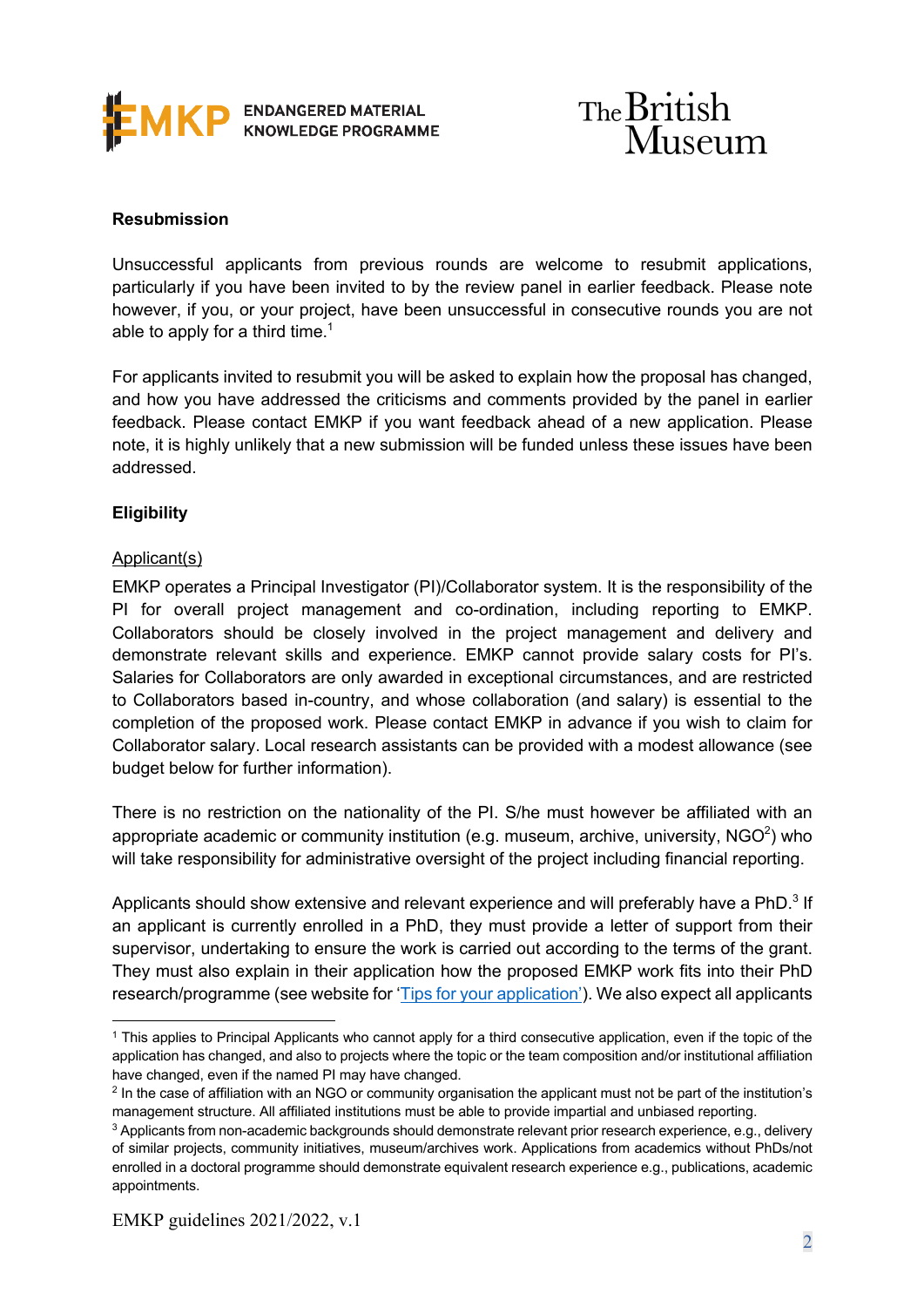



to demonstrate familiarity with the proposed field of work (e.g., language competency, prior research in the area, record of local network).

## Choosing a Host Institution

It is very important you choose your Host Institution with care. Host institutions are responsible for oversight of your project budget and financial reporting to EMKP as well as your ethics (see below). Please remember that EMKP does not cover overhead costs, including administrative costs borne by the host institution to administer the grant. It is therefore essential that you discuss this with the host institution ahead of your application and ensure they are happy to proceed. As proof of support for the project you will be asked to provide a letter of support from your host institution outlining their responsibilities in the application. You will also need to identify a responsible staff member at the host institution to act as the contact in case of need.

Host Institutions can be universities, museums, galleries, libraries or relevant NGO's and community organisations. The panel will review the appropriateness of the host institution and assess its experience and ability to manage this specific type of grant (e.g. to check that there is sufficient experience managing grants, in the cultural sector etc).

The PI and Collaborators should not be involved in the Host Institutions management of the project. If your Host Institution is an NGO or community association, or small university/museum/library you should ensure that neither the PI nor any Collaborators are part of its management or operational leadership. It is essential that the Host Institution provides independent oversight of the project budget and ethics.

You should also try and familiarise yourself with your Host Institutions specific policies with regards to finance and ethics, and ensure your application and plans conform with these as well as with EMKP's requirements. In the past for example we have encountered cases where the host institution will not accept a particular budget cost whereas EMKP does.

# Source Communities and Knowledge Holders

We strongly encourage applications from source communities and/or knowledge holders, or projects which show an emphasis on co-production and ownership of knowledge. Non-local researchers will need to demonstrate networks and/or familiarity with source communities, and wherever possible, demonstrate explicit consent/support for the proposed work at the time of application. We strongly encourage proposals that include local community members as part of the project team.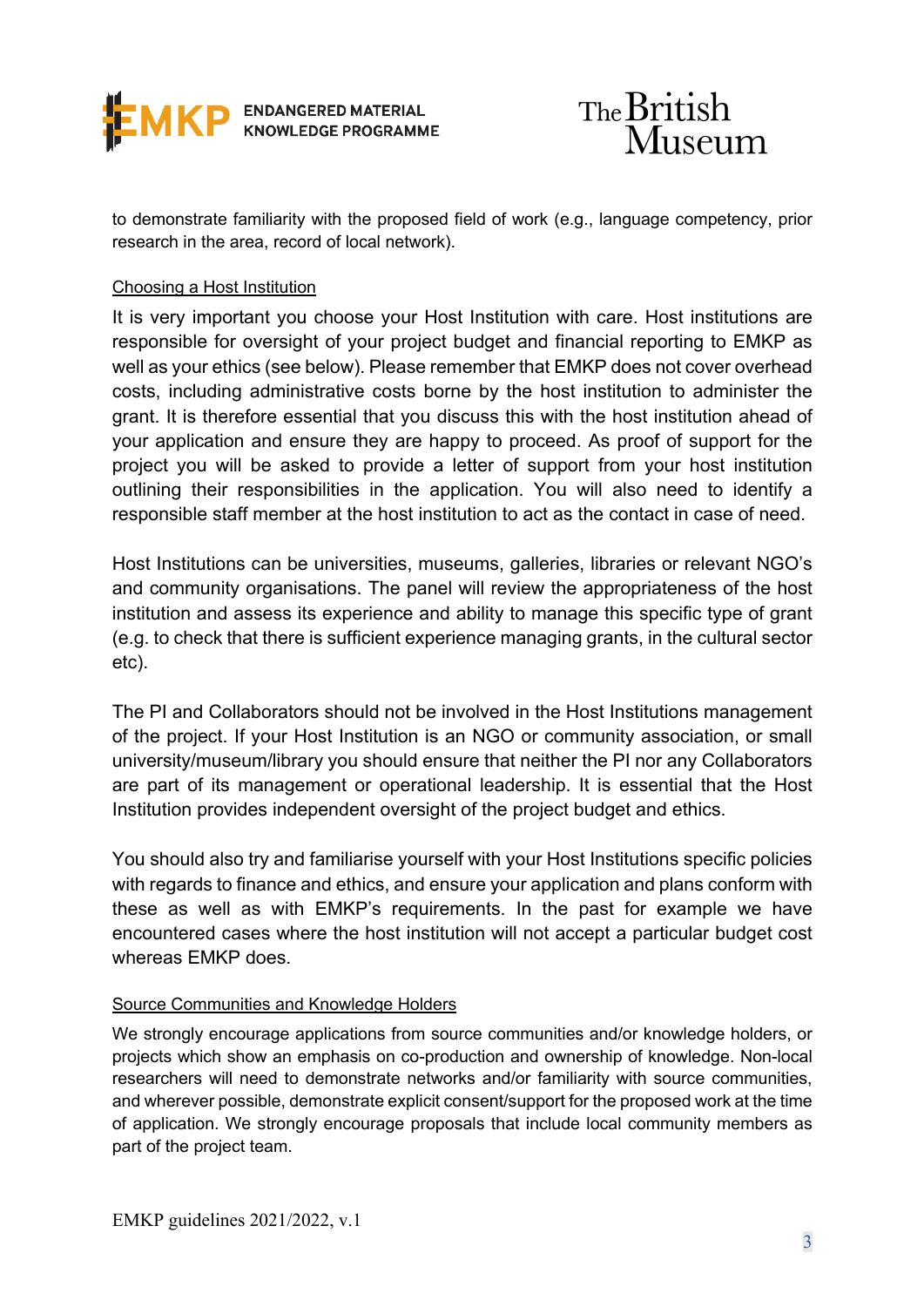



## **Filmmakers**

PI/Collaborators are expected to take responsibility for documentation in the field (filming, photography, note taking etc.). We realise that many applicants may not have a background in film recording etc., and so provide relevant training as part of the award (see below). We do not therefore provide funds for professional film crews in addition to the CI/Collaborator team. Experienced film makers/editors can be included in the CI/Collaborator team but are subject to the same limitations on salary as all others.

# **Project Scope**

Applications must focus on topics that have a strong material dimension. Applications that include aspects of intangible practice and culture (e.g. dance, music/song, performance) must link these to material acts and knowledge – e.g. musical instruments, costume, staging. Projects that seek to document ecological knowledge systems must also ensure a direct connection to material and cultural practices. We do not, for example, support applications that exclusively document food collection or production, but can support applications that document disappearing foodways in terms of food preparation, consumption and sharing, and the materials and object used in these processes. If you are unsure about the eligibility of your proposed topic, please contact EMKP for clarification (see also website for examples of previously funded projects and 'Frequently Asked Questions').

Applications must demonstrate that the material knowledge system under study is still active and practiced by living primary informants. This can include practices that may not be currently active or performed on a regular basis but have been previously practiced by the informants in living memory.

As per the vision for Arcadia, priority is given to applications for work outside Europe and North America where there is less funding available (https://www.arcadiafund.org.uk/preservingendangered-culture)

Please see the programme website for examples of the type of projects we have previously funded (http://www.emkp.org)

We do not fund the following:

- Revitalisation projects (using grants to revive lost or forgotten technologies, crafts etc). Projects must focus on material practices/practitioners that are still active/within living memory, even if they may be very few knowledge holders left.<sup>4</sup>
- Projects focused on ethno-medicine or medicinal knowledge.

<sup>&</sup>lt;sup>4</sup> We recognise that following documentation projects there may be a renewed interest in these practices, which result in a form of revitalisation and revival. However, this is not the express focus of these grants.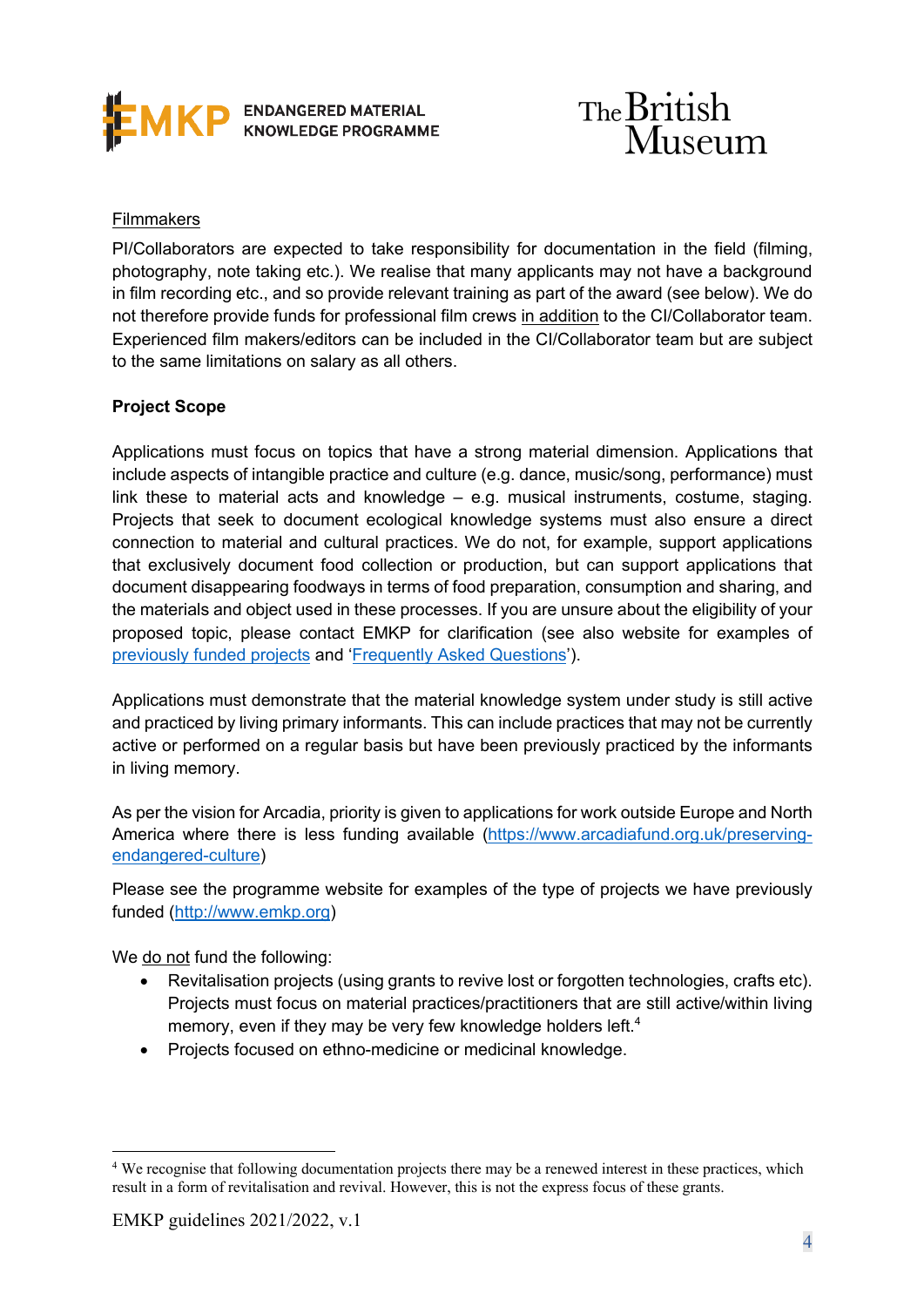



# Applications in 2021/2 and Covid-19

EMKP places the highest priority on the safety and health of our grantees and research teams, and the communities of knowledge-holders. We will not allow projects that jeopardise or threaten the wider community to begin/continue. As a means to assess the viability of projects with regards to Covid-19 applicants for the 2021/2022 round of grants should be prepared to provide details of the situation in their research area at the time of application and demonstrate the feasibility of the proposed work within this situation. They should also be prepared to provide details of any Covid-19 related restrictions imposed by their host institution with regards to fieldwork, and if they are not living within the area of study, what other travel restrictions they may be subject to. In addition, applicants should provide details of contingency measures they would put in place if their application was successful, but the Covid-19 situation deteriorated in their area of research. These measures are inevitably speculative, but might include new methods to collect data remotely, re-aligning responsibilities within the team to ensure team-members in the area of research take a more active documentation role, and initiatives to enable knowledge holders on locale to collect data more extensively.

As a risk mitigation measure, all successful applicants will also need to provide EMKP with proof of ethical approval from their host institution, with an explicit statement of consent to carry out the work as related to Covid-related threats.

EMKP is committed to working with successful grantees to ensure their projects are completed in a socially and ethically responsible manner. We recognise that working environments can change rapidly and have a range of measures to help support grantees who are faced with changing situations, and specifically as they relate to the global Covid-19 pandemic.

## **Repository and Digital Assets**

EMKP encourages the use of a varied range of digital media to capture the richness and contextual detail of the material knowledge systems under study. This may include film, audio, geospatial data, 3D modelling and photography as well as traditional forms of written documentation (e.g., fieldwork notes).

The final outputs of the projects will be published and made available in the British Museum digital open access repository (https://drs.britishmuseum.org/EMKP). For this, EMKP grantees will be required to format the digital assets according to the EMKP standards before submission, to ensure compatibility and searchability. Grantees are responsible for editing and formatting digital assets themselves, so it is essential you allocate adequate time for this work in your workplan. Successful applicants will work with the EMKP Digital Curator to plan an upload timeline and are responsible for ensuring compliance with repository standard.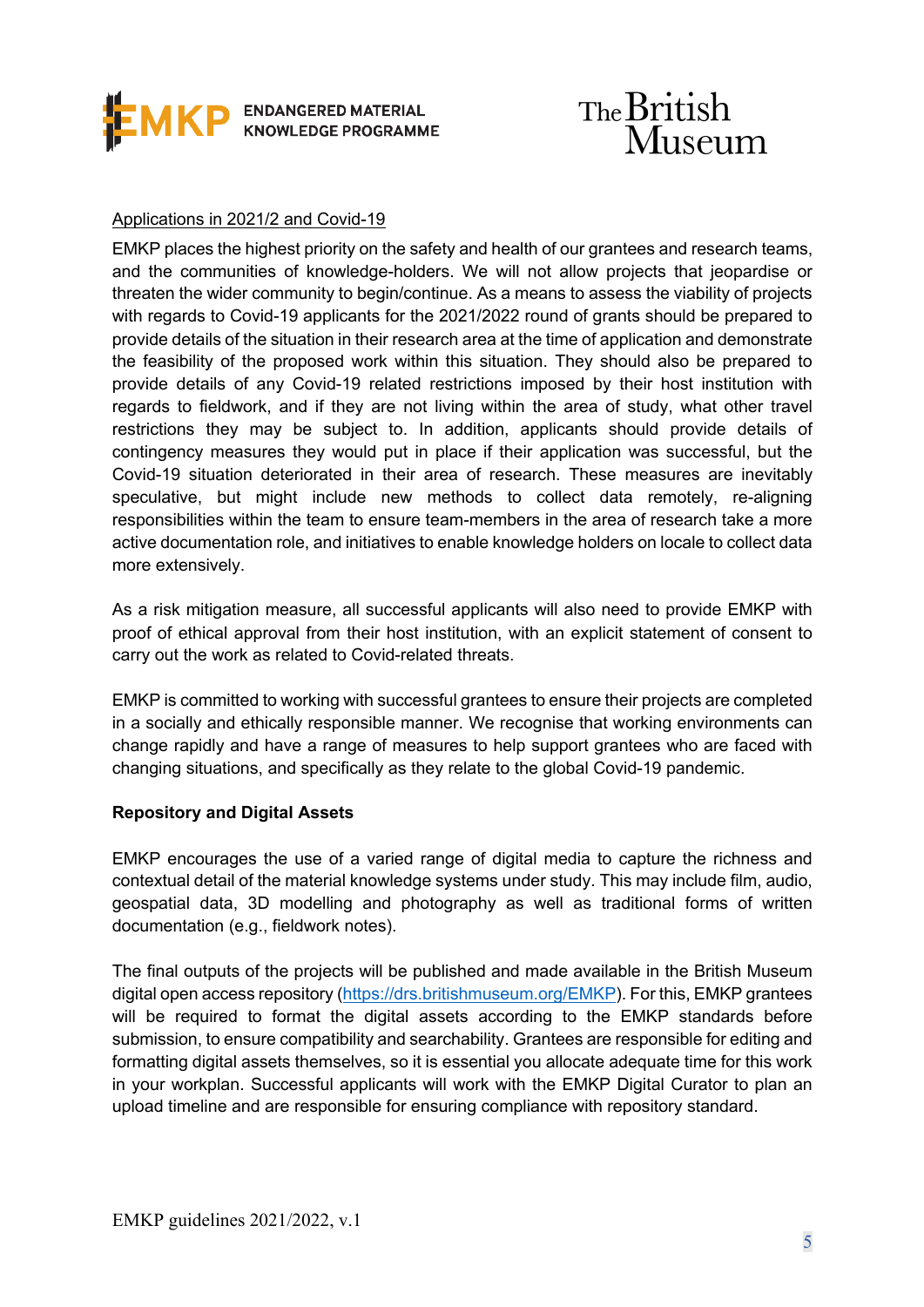



Main requirements regarding data formats and metadata collection are further explained in the Digital Guidelines and successful applicants will be provided with specific training – see below for training.

# Open Access

EMKP follows Arcadia's Open Access policy**,** which promotes open access to information and requires all materials resulting from EMKP grants to be made publicly available online under a Creative Commons license. The digital assets resulting from EMKP grants will be managed in accordance with FAIR and CARE principles.

The EMKP repository uses a CC BY Non-Commercial Share-alike 4.0 license. This means that people can freely download, copy, edit, adapt and modify the assets, but that any resulting copies, adaptations or derivatives that contain the asset (or parts of it) have to be distributed under the same licence. The assets can also not be used for commercial purposes (i.e. make royalties) by you or anybody else.

In certain circumstances, grantees and/or source communities may feel it is not appropriate for certain resources to be made publicly accessible for ethical or cultural reasons, either permanently or on a limited-term basis. In these instances, following discussion with the EMKP Digital Curator, it will be possible to place access controls on the material. However, these are exceptional circumstances, and we would expect the large majority of digital content to be freely accessible.

It is a requirement of the grants that copies of digital assets be deposited in the country of research as well as with EMKP. Ideally, copies must also be held within the source community. Applicants must demonstrate their plans to accomplish this. Funds can be earmarked within the budget to fulfil this obligation. Please note, that following the terms of the CC BY NC SA 4.0 assets lodged elsewhere must also comply with the terms of the license.

# **Training**

EMKP will offer training opportunities to successful applicants to help them prepare for their fieldwork, and particularly planning for digital content development and preservation. Under normal circumstances, training takes c1 week (± for travel) in London and is offered in early September of the year of award (i.e. September 2022). Uncertainty over future travel because of Covid-19 at the time of writing means that this training may have to be offered remotely; this will be discussed with successful candidates following the grant offers. Assuming on-site training in London is possible applicants should consider this in their planning and timetable. Costs associated with attending the training course are provided separately by EMKP so there is no need to include these in your budget. Attendance at the EMKP training course is a condition of acceptance for successful applications and can only be excused in exceptional circumstances. If your application is successful and you think you are unable to attend the course you should contact EMKP in the first instance.

EMKP guidelines 2021/2022, v.1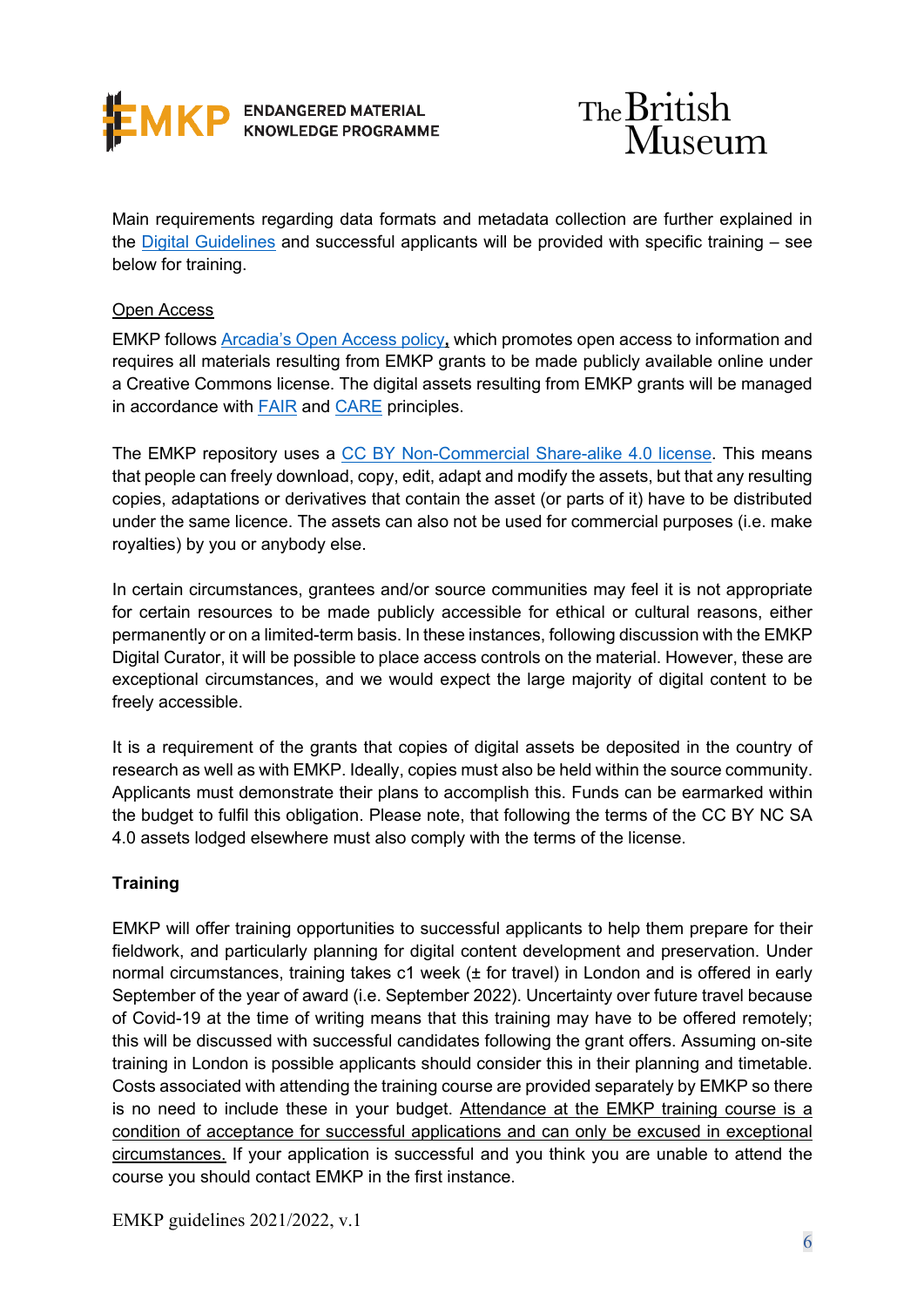



### **Museum collections**

Applications that seek to link documentation work with existing museum collections/objects are particularly welcomed, although this is not an essential criterion. These proposals should indicate which collection(s) will be consulted, the planned work with the relevant museum/custodian and any collections-based outcomes expected (e.g. augmenting catalogue records).

### **Ethics**

Successful applicants are required to adhere to the ethical guidelines of their host institution and act in an ethical and responsible manner at all times. If you are unsure of your institutions ethics policy, or your institution does not currently have a policy, you may want to consult the Association of Social Anthropology's 'Ethical Guidelines for Good Practice' document available at

### https://www.theasa.org/downloads/ethics/Ethical\_guidelines.pdf

In 2021/2022 we will seek proof of ethical clearance from the host institution, including a statement of project feasibility in relation to Covid-19 before we release any grants or allow field work to commence.

## **Budget**

Eligible costs include: travel (local and international; visa costs), local subsistence and accommodation, research assistant allowances, equipment for documentation (including software), insurance, translation & transcription costs, costs associated with deposition in local repository, and costs associated with community collaborations.

We do not fund: institutional overhead costs/ administrative costs, salaries/salary replacement costs for PI's and only in exceptional circumstances for Collaborators, costs associated with publications (unless these are modest costs associated with community collaboration and dissemination)

Funding will be released in instalments with 60% of the annual budget released immediately, 30% on completion of the 6-month report, and the final 10% on completion of the final reporting. Please budget accordingly.

# **Criteria for Assessment**

Applications will be assessed on the following criteria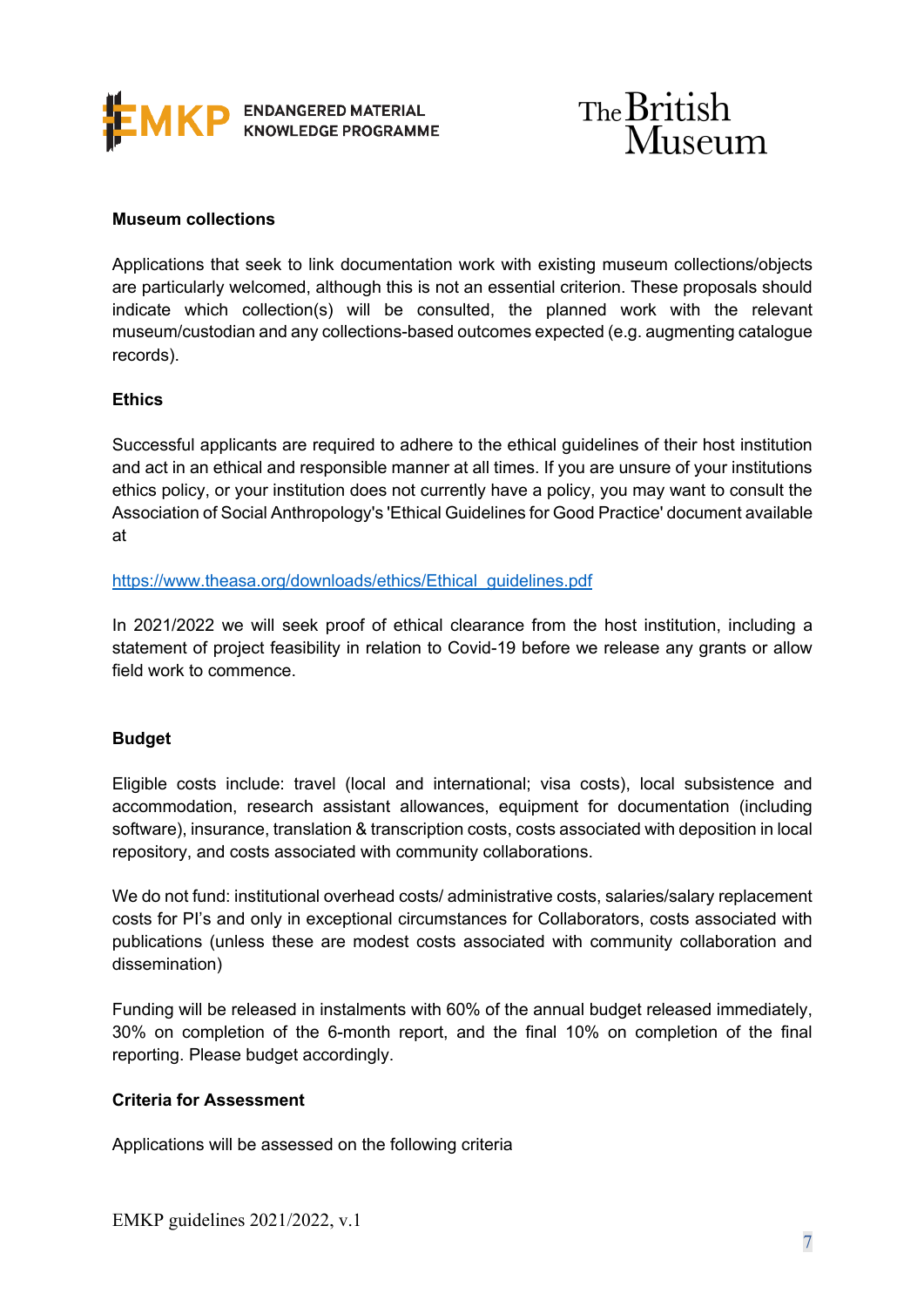



- Degree of endangerment of the material knowledge in question, and evidence to support this argument
- Viability of the field work proposed with regards to appropriate methodology, budget and team composition. For 2021/2022 this includes evidence that the project has accommodated issues and challenges related to Covid-19
- Attention to digital content and management, and evidence of a robust plan for this aspect of the work
- Evidence of existing networks in the area/with the source communities and familiarity with the research environment
- Defined plan to ensure appropriate collaboration/dissemination with/to source community
- Significance of the work to the broader research community and quality of the proposal

# **Grant application process and timeline**

The deadline for grant applications is midnight GMT on the 16<sup>th</sup> January 2022. All applications must be submitted online before that time in order to be considered.

# (https://britishmuseum.submittable.com/submit)

All applications will be subject to peer/external review, and you will be asked to provide the names and contact details of two potential reviewers who are specialists in your field.<sup>5</sup> Please note, these are not personal referees, and you should avoid nominating colleagues or close collaborators that may not be in a position to offer an unbiased view. EMKP reserves the right to approach other reviewers if they are not satisfied with those you nominate and their relevant expertise/impartiality. Applications and external reports are reviewed byEMKP and the expert advisory panel, where final selection takes place. The outcome of applications should be expected in May/June 2022. Not all applicants will be notified at the same time, with successful applicants notified first.

Successful applicants are expected to commence research after all documentation has been finalised between the applicant/EMKP (Terms and Conditions; budget; digital management plan). Please note, the finalisation of these documents can take some time. Subject to Covid-19 related conditions, EMKP training is offered in September, and we strongly recommend successful applicants only start their work after this date.<sup>6</sup> Successful projects must be commenced within 6 months of the training being completed (by  $1<sup>st</sup>$  March 2023) and completed within 12/24 months depending on whether you are awarded a small/large grant. EMKP allows up to 6 further months grace period following the completion of the grant for digital upload to be completed. Applicants must complete a series of biannual/annual reports according to the reporting templates provided by EMKP.

<sup>&</sup>lt;sup>5</sup> Two nominated reviewers are required for small grants, three for large grants

<sup>6</sup> In certain circumstances, it may be impossible to delay start until after September. In these cases, please contact EMKP as soon as possible to discuss plans.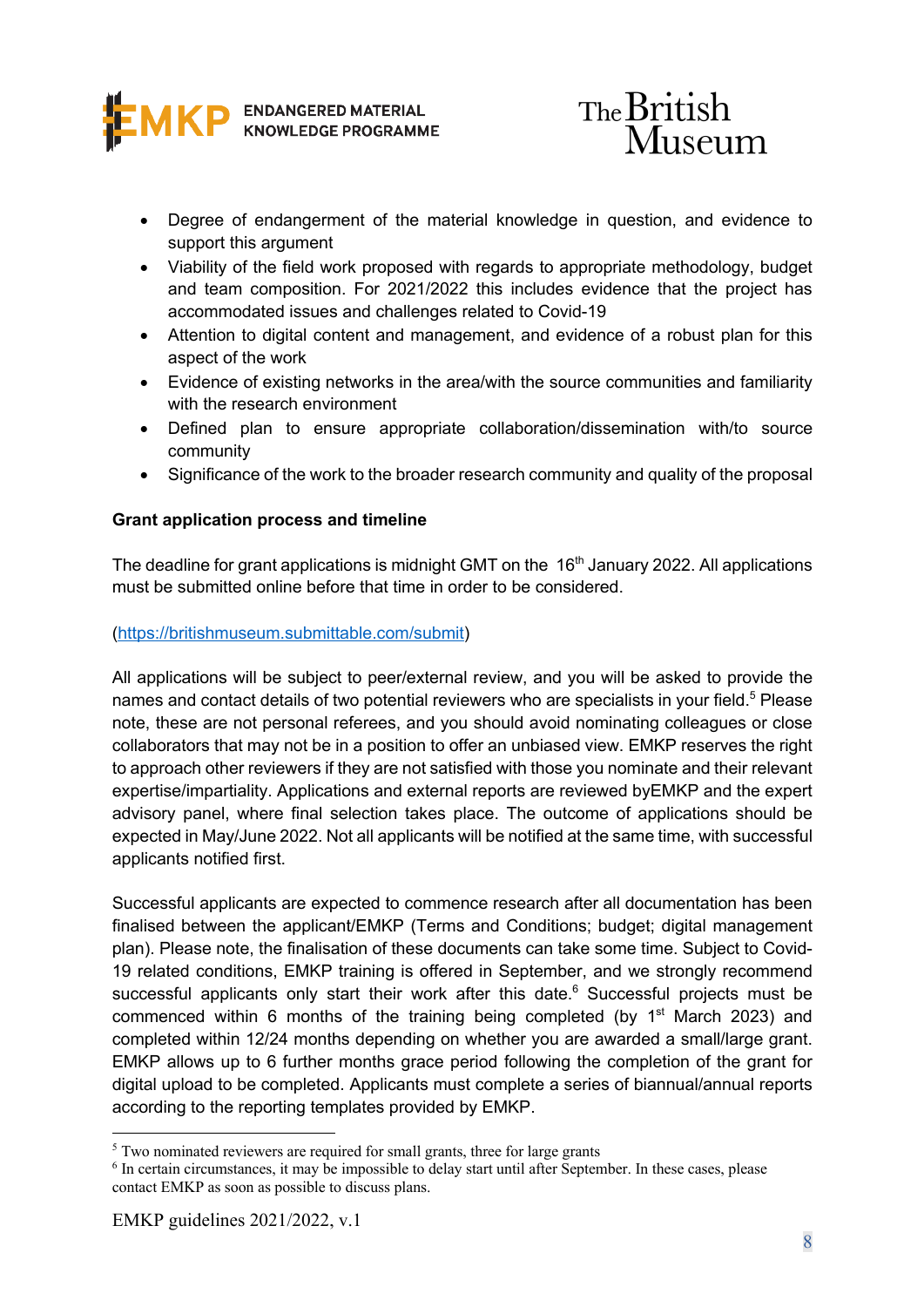



This timetable may change depending on the global Covid-19 situation and risk assessments will be made by the EMKP team in collaboration with the British Museum and Arcadia. We will communicate any changes to successful grantees in a timely manner, and will work proactively with any successful project that has its timetable interrupted by external factors, including, but not limited to, Covid-19. However, for the purposes of application, please assume this timetable applies.

# **Completing the application form**

All applications must be done online (https://britishmuseum.submittable.com/submit).<sup>7</sup>

You will need to register in order to submit an application. Registration must be done in the name of the PI. You will be asked to choose whether you are submitting an application for a small grant or large grant.

## **Small & Large Grant Forms**

*Title* Please provide a title for your project.

## *Personal Information*

Please provide details of personal information (name, title, contact details, employment and education history, selected publications).

## *Details of Collaborators*

Please provide the names of up to 3 Collaborators with whom you will work on this project, a brief summary of relevant skills and experience and what role they will play in the project *Details of Host Institution*

Please provide information about your host institution, your contact person, with their position and details, your status there and upload a signed letter from the responsible person at your host institution (e.g. research officer, Head of Department) indicating their support for this application and willingness to oversee the work included financial reporting. The letter should also state the process the institution will follow to determine if ethical approval can be given for the project to commence due to the threat posed by Covid-19. Letters can be uploaded in MS word or PDF format. If you are a PhD student, please provide a letter of support from your supervisor.

## *Project Summary*

Please provide summary information about your proposed project, including keywords, region/location of research and start/end dates. In addition, please provide a short summary of your project. This should be written in simple language that can be understood by the public,

<sup>7</sup> Please contact EMKP if there are extenuating circumstances why you cannot complete the application form online.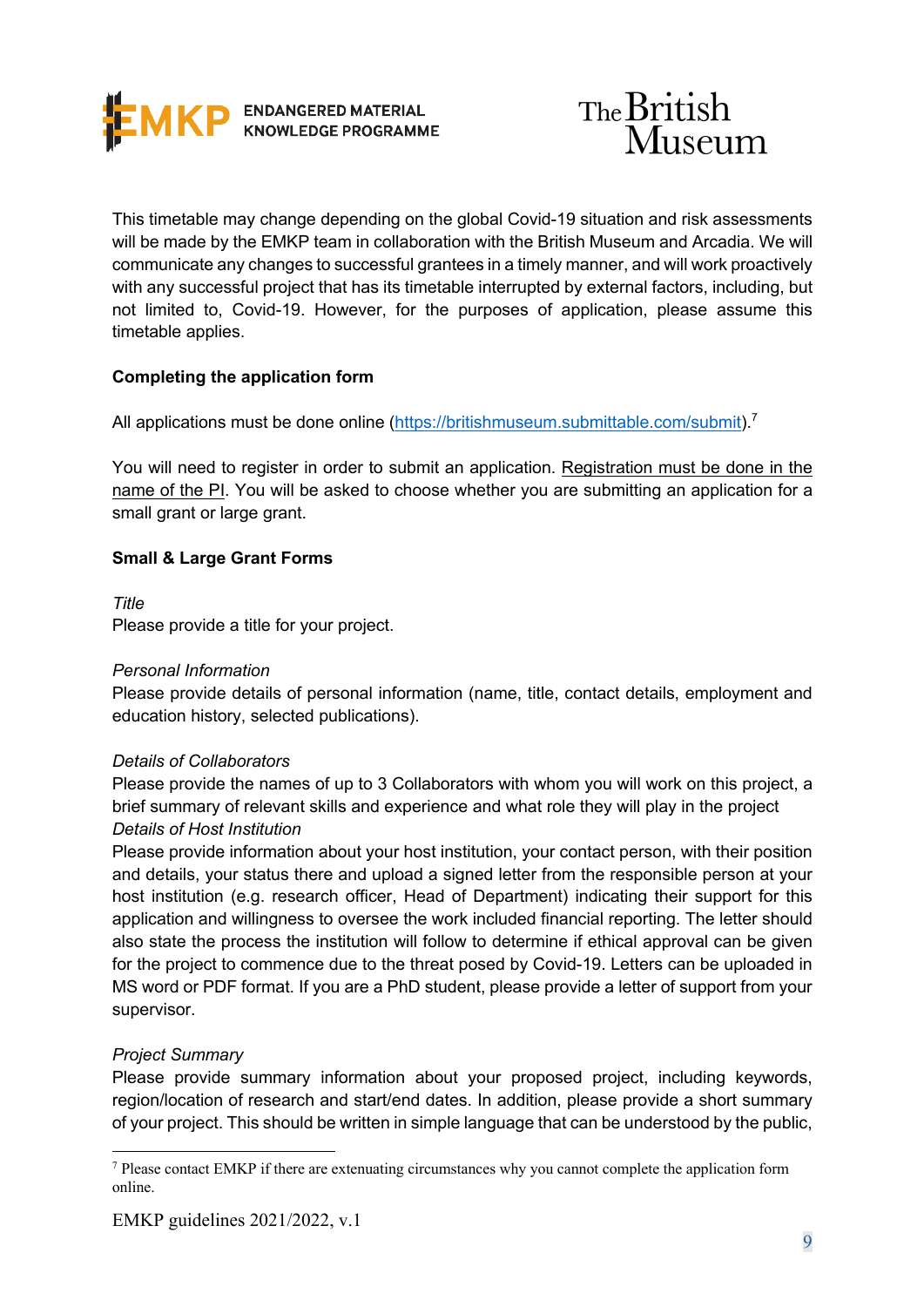



and can be used on the programme website to describe your project in the event of a successful application. Complete the budget summary (a more detailed budget needs to be provided towards the end of the application). Please also indicate if this is a resubmission, and if so, what steps have been taken to answer panel and reviewer comments on the initial application.

## *Project Details*

This is the largest part of the application form, and requires you to provide background details, project goals and motivation for the work.

- Describe the material knowledge system(s) you will be documenting Provide details on the particular system(s) of material knowledge you will be documenting, and which aspects you will be focusing on. Indicate what materials/processes/techniques/uses/modifications you will document and how they connect to larger knowledge networks.
- Project Goals Please provide details of the specific goals of the proposed work
- Background to project and research history Please provide a brief review of previous research that has taken place in the area/within the source community/on the material practices, and summarise the current state of knowledge. Please provide details of the specific knowledge systems to be documented (i.e. do not provide a vague description of material practices)
- Endangerment

Please provide details of the specific threat(s) that endanger these material practices and knowledge systems.

• Environmental Sustainability

Please provide details on how you are incorporating measures to minimize the impact of your proposed project on the environment (e.g. reducing the number of flights when possible, reducing waste or using recyclables on field trips, preferencing local research assistants and collaborators, etc...). See Arcadia's Environmental sustainability policy and the British Museum policy on sustainable development for further reference.

• Current Covid-19 related restrictions & situation Please outline what the current Covid related situation is within your proposed area of work (at the time of application), and any restrictions that apply to travel and working in the area. Please also outline any Covid related restrictions imposed by your institution or country/region of origin if this is different to your area of research. Additionally, please describe what mitigation measures you will put in place to ensure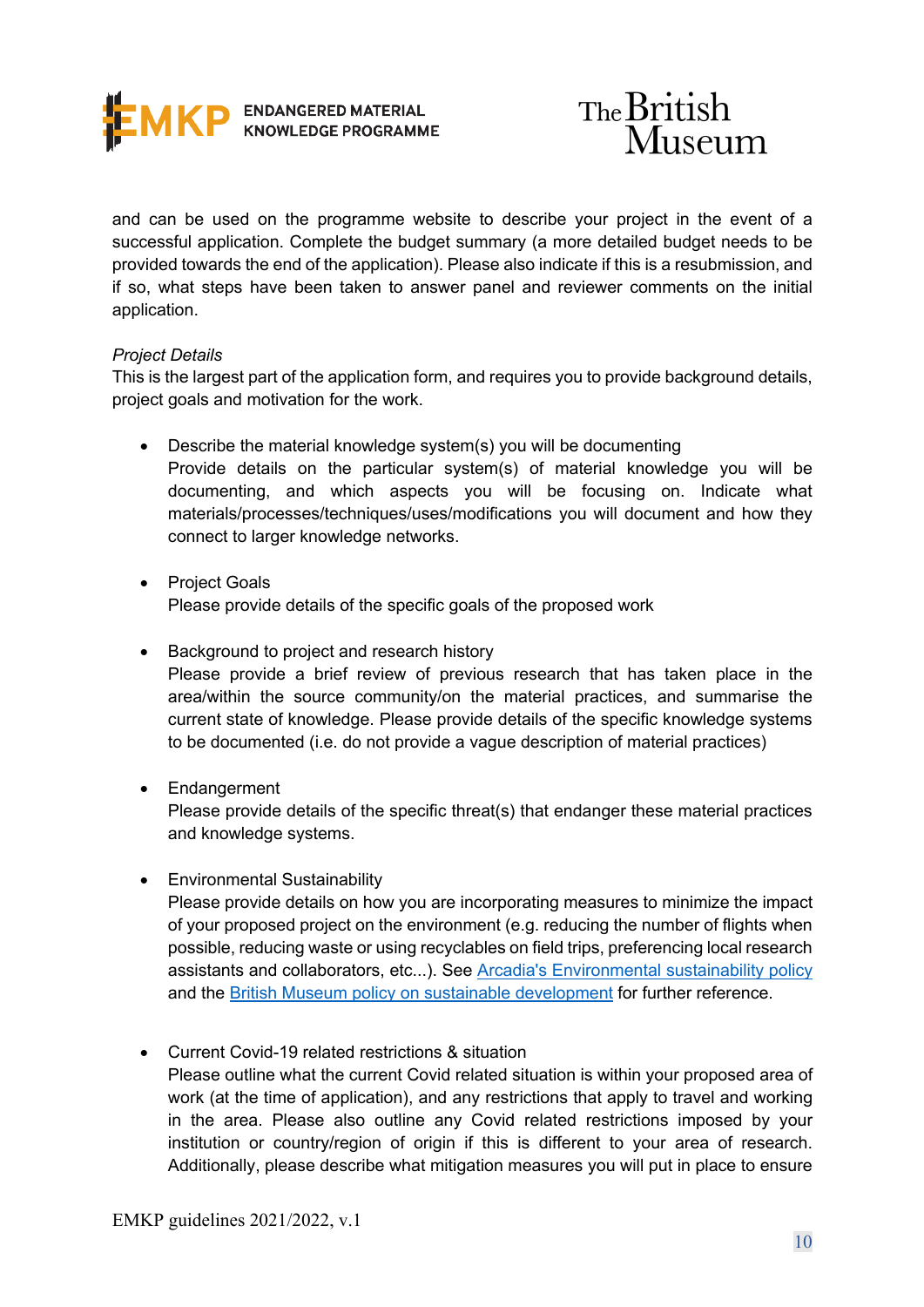



the continued work and success of the project. You may want to consider fieldwork plans, timetables, changing roles for team members, and what safety measures you would put in place.

- Museum and collections work Please indicate which museum collections you will work with, what contact you have had with the custodians, and the relevance of your proposed work to a renewed understanding of the collection(s). Please note, museum work is not compulsory.
- Significance of the work to scholarship/knowledge Please explain the significance of this work to scholarship, what its contribution will be to larger debates, and how it will help the development of ideas.

### *Bibliography*

Please provide a list of cited works and/or relevant literature for your application.

### *Supporting Images and Videos*

You can upload up to 5 files in support of your application. These can be photo or video.

### *Completed Documentation Projects*

Please provide information on any similar documentation projects you have completed, and links to the assets. This will allow the review panel to assess the quality of your prior work if available. It is not necessary to have completed such projects before, and a lack of previous project delivery will not be held against applicants.

#### *Methods and Plan of Work*

In this section, please provide details of the methods and timeline of work. This includes a summary of your prior experience in this area/field and your/your Collaborator's linguistic competence in relevant languages. For 2020/2021 please also provide details of the current situation regarding Covid-19 at the time of application, and mitigation plans if the situation deteriorates post-application.

• Prior experience in this area/field Please provide a brief summary of your prior research experience in this area/with this community, your local networks, and any other relevant experience that demonstrates your ability to carry out the proposed work.

## • Fieldwork and Documentation Plan

Please provide a detailed outline of your planned fieldwork and methods, including documentation plans. This should include a description of methodologies (e.g. interviews, participant observation) and recording strategies (film, audio, 3D etc.) and motivation for your choices. Please also clearly indicate roles of different team members in this plan and how responsibilities are allocated. The methods should take into account Covid-19 related restrictions at the time of application.

EMKP guidelines 2021/2022, v.1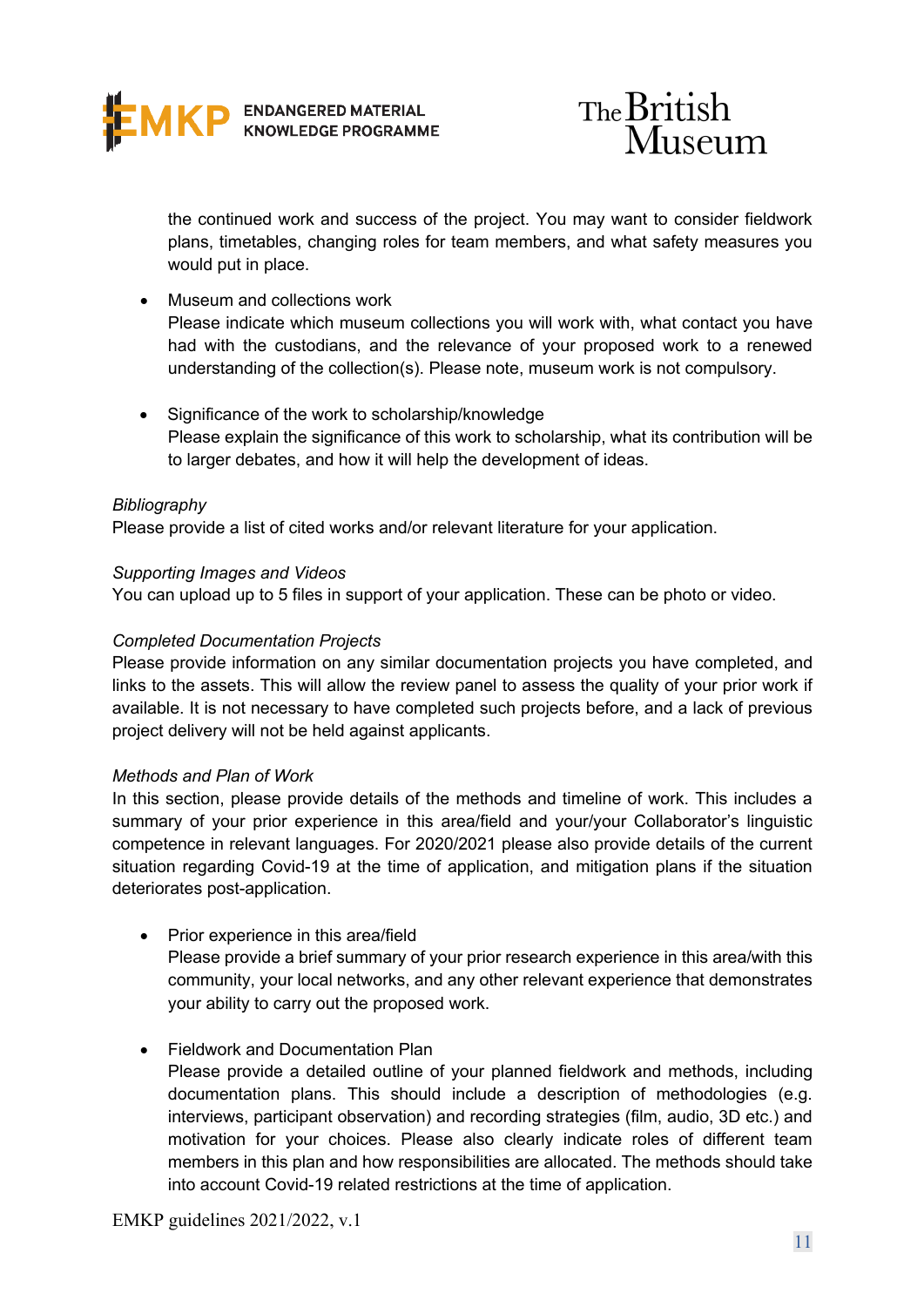



# • Knowledge Restrictions

Describe any social obstacles that may affect your ability to document the practice(s). This might include restrictions on knowledge based on age, gender, membership of specific social/political/technological sets, and access to secret or culturally protected information. Please provide explanations of how you might mitigate these restraints (e.g. ensuring gender balance in team), or how you would go about collecting this information in a sensitive and culturally appropriate manner.

## • Language competence and plans

Please provide a brief summary of your competence in the relevant local/research language. If relevant, comment on your Collaborator(s) language competence as well. Indicate the importance of the local language to the documentation of the material knowledge and how you will include it as part of your analysis. This might include how you plan to translate records, and transcription plans.

# • Data Management Plan

In this section, please provide an outline of plans for managing records collected while in the field (e.g., daily recording of metadata, backing up, translation & transcription work) and during post-fieldwork editing and data sorting and formatting of digital assets for submission. It is the responsibility of the grantees to select and edit the assets, and applicants are strongly advised to allocate sufficient time to complete this work.

Key issues to consider are:

- 1. Identify the data to be collected and formats required
- 2. Identify who will take responsibility for different work packages.
- 3. Describe how the data will be collected, organised, and documented
- 4. Design a data storage and preservation strategy including data backups

Please provide information on where you will lodge your data locally (within the country, community, etc.) and what provisions have been made.

• Digital Asset Plan

Complete the Digital Asset plan table estimating the types of formats and the total volume of digital assets you expect to generate for the EMKP repository. Specify the amount of material you will submit in the specific media format under 'Duration in h/Amount'. Provide the approximate size in gigabytes under 'Approximate size in GB' and under 'Composition' specify what will be recorded. See the Digital guidelines for further guidance on the digital asset plan and the formats required.

• Workplan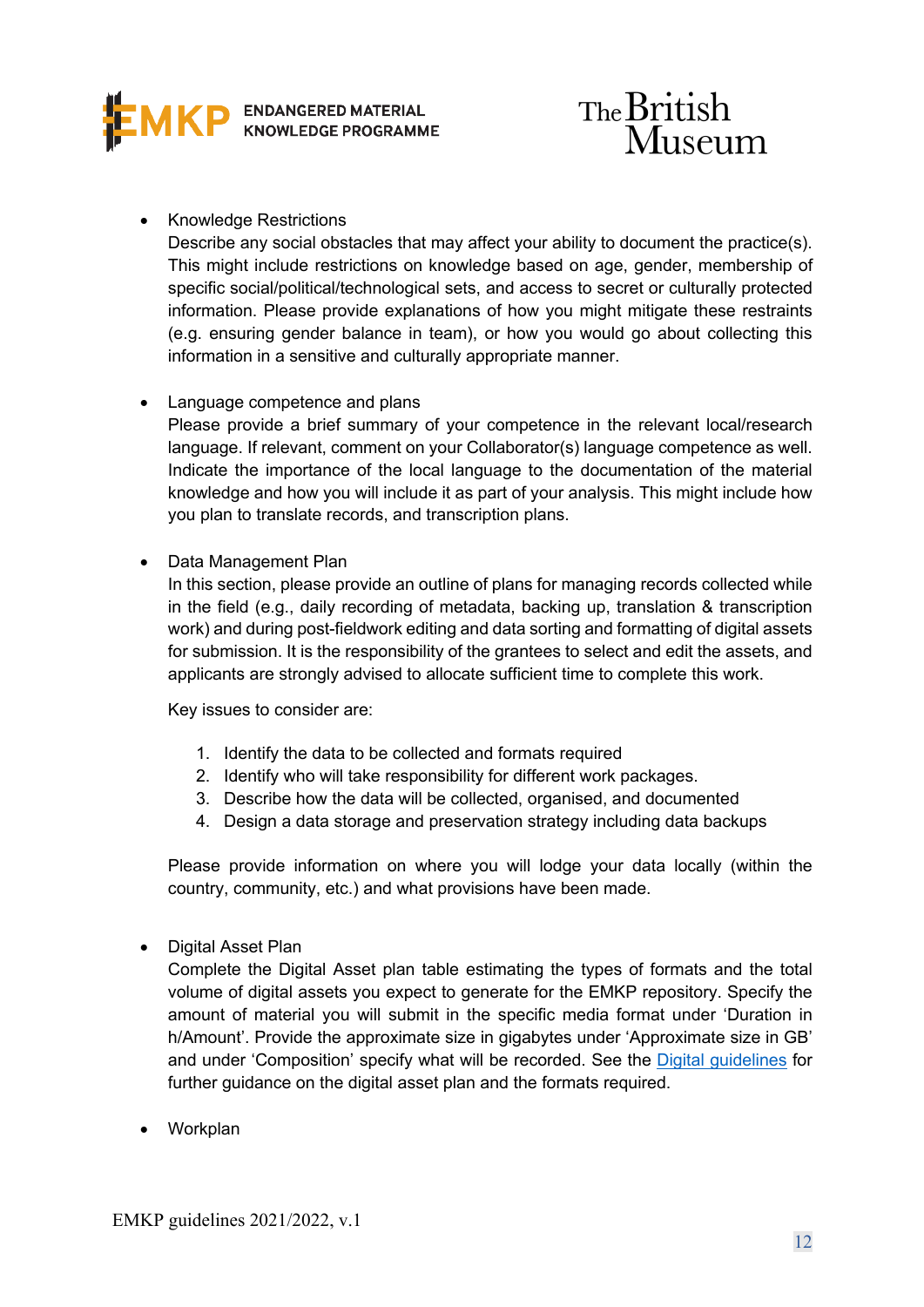



Please provide a workplan for the duration of the project indicating timelines for different activities and who is involved. The workplan should combine all the information provided in the 'Method and Plan' section.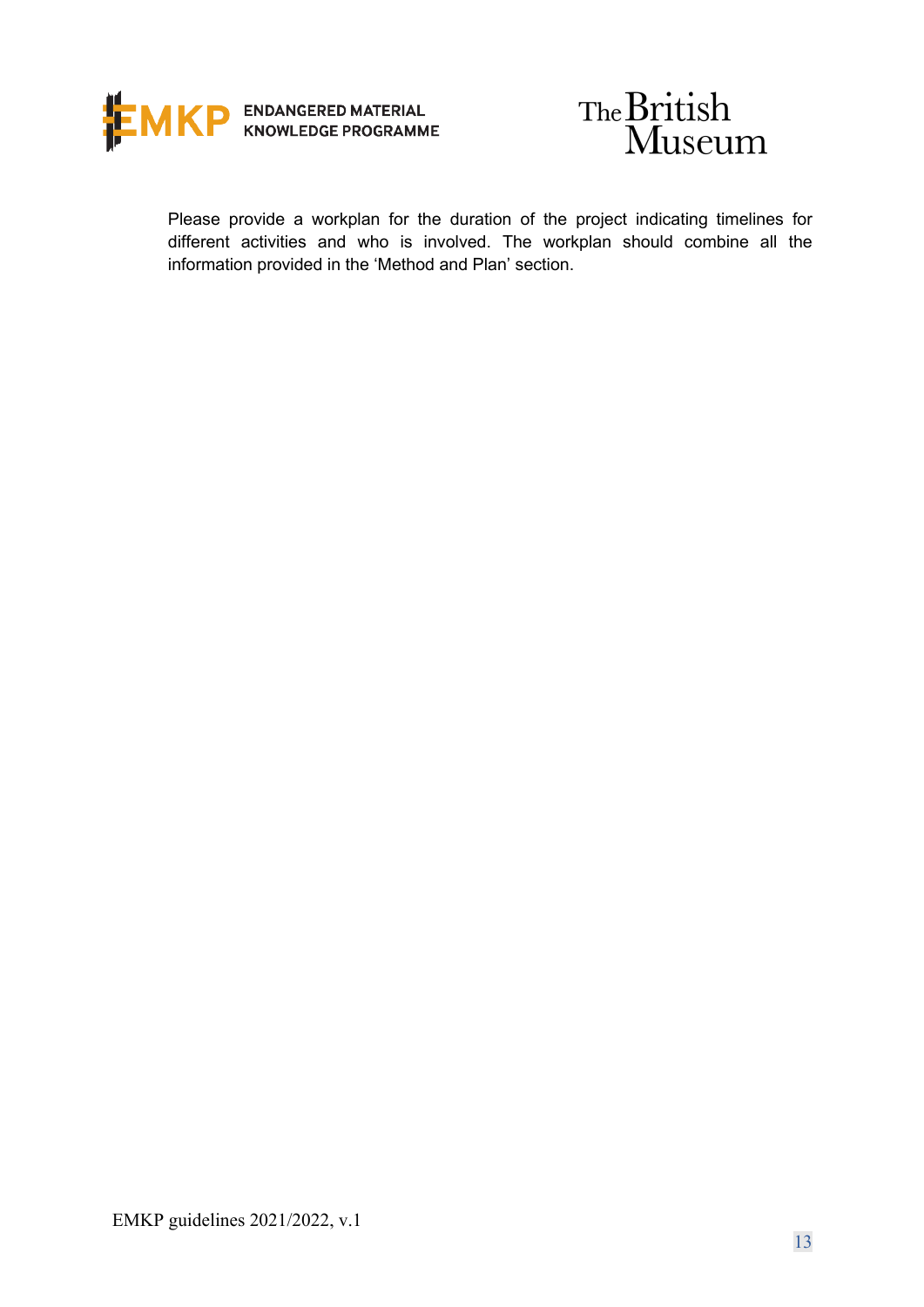



Here is an example workplan:

|                           | <b>MONTH</b>                                       | 1                                                  | $\overline{2}$                       | 3 | 4 | 5                           | $6\phantom{1}$              | $\overline{7}$                                     | 8 | 9 | 10 | 11 | 12 | Deliverables                                                                      |
|---------------------------|----------------------------------------------------|----------------------------------------------------|--------------------------------------|---|---|-----------------------------|-----------------------------|----------------------------------------------------|---|---|----|----|----|-----------------------------------------------------------------------------------|
| <b>FIELDWORK</b>          | Key informant<br>interviews                        | John Smith,<br>5 days                              |                                      |   |   |                             |                             |                                                    |   |   |    |    |    | 10 Key informant<br>interviews                                                    |
|                           | Mapping<br>resources                               |                                                    | Jane<br>$\mathbf{3}$<br>Doe,<br>days |   |   |                             |                             |                                                    |   |   |    |    |    | Raw geospatial<br>data                                                            |
|                           | Documenting<br>woodworking                         | Doe<br>Jane<br>John<br>and<br>20<br>Smith,<br>days |                                      |   |   |                             |                             |                                                    |   |   |    |    |    | 20 hours of raw<br>footage                                                        |
|                           | Metadata                                           |                                                    | John<br>Smith, 30<br>days            |   |   |                             |                             |                                                    |   |   |    |    |    |                                                                                   |
| POST-<br><b>FIELDWORK</b> | Video editing                                      |                                                    |                                      |   |   | Jane<br>Doe,<br>20<br>days  |                             |                                                    |   |   |    |    |    | 15 hours edited<br>footage                                                        |
|                           | Translation,<br>transcription<br>and<br>annotation |                                                    |                                      |   |   | John<br>Smith<br>15<br>days | John<br>Smith<br>15<br>days | Jane<br>Doe<br>John<br>and<br>Smith,<br>30<br>days |   |   |    |    |    | 3<br>annotated<br>10<br>videos,<br>translated<br>and<br>transcribed<br>interviews |
|                           | Metadata                                           |                                                    |                                      |   |   |                             |                             |                                                    |   |   |    |    |    |                                                                                   |